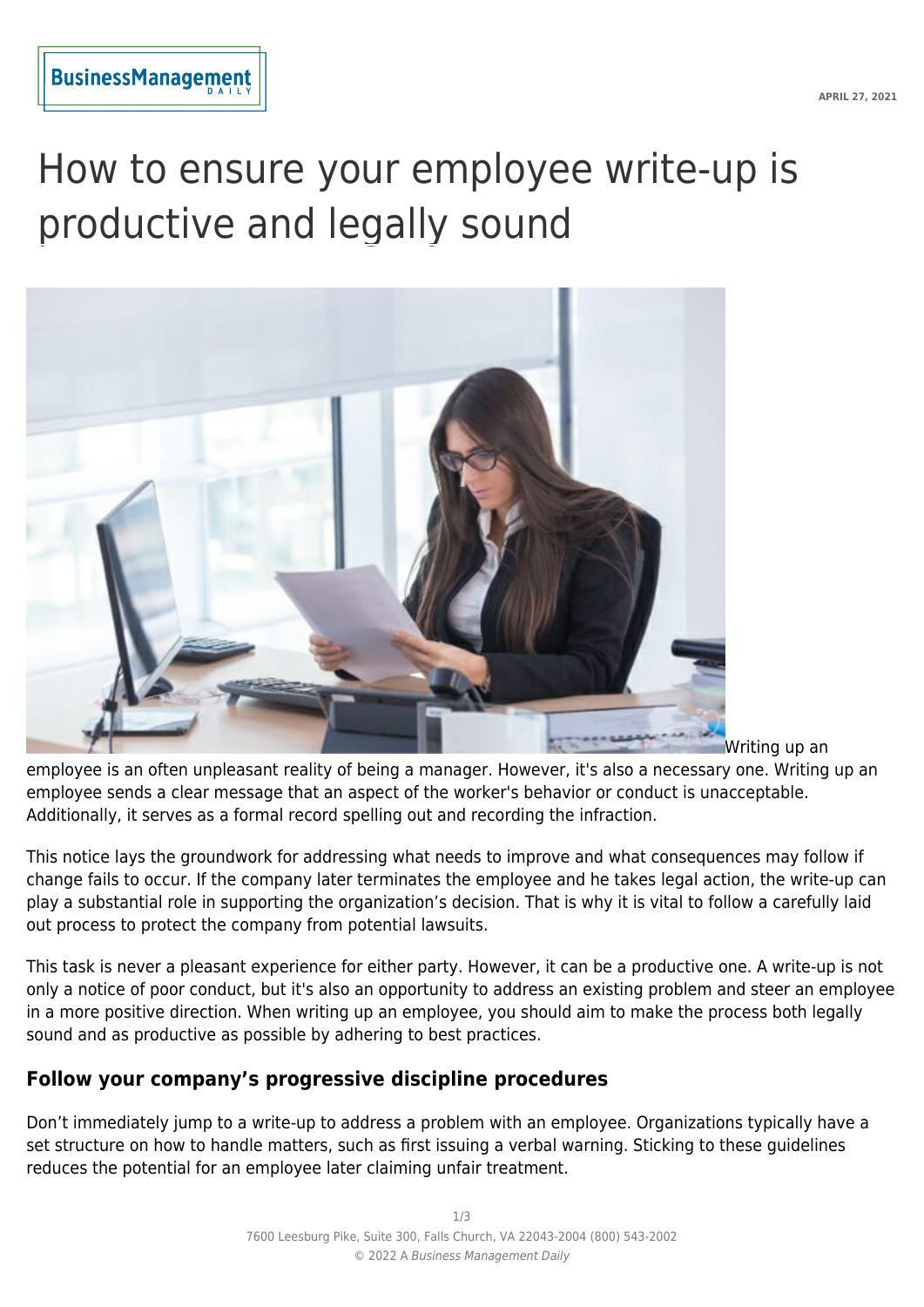Likewise, familiarize yourself with the organizational policy on what situations require a write-up and which require alternate action. A pattern of tardiness or improper dress, for instance, might warrant a write-up. Noticing someone's lack of a certain skill might be better addressed in a performance review. Stealing from the company or acting violently at the office usually demands immediate termination.

# **Use a standard form**

Managers always should use a company-approved template for a write-up. This form makes the process easier and ensures all pertinent information gets included. It also promotes consistency in how employees get written up, which defends against charges of harshness and being picked on.

While the exact outline differs by company, common components include:

- The name and position of the employee
- The name and title of the person writing the warning
- The date of the write-up
- The offense
- The policy being violated
- A summary of prior action taken regarding this issue
- A statement of the employer's expectations and possible results for failing to meet them going forward
- A statement letting the employee know where this write-up will be filed and who within the company will be receiving a copy
- Space for relevant signatures

### **Get in the right frame of mind**

Respect the write-up's importance to both the employee and the company. Avoid filling it out carelessly or vindictively. A complete, objective account sets the stage both for employee improvement and for protecting the employer against wrongful termination claims down the line.

"Do it with a clear head," says Tony Martins, founder of the media platform [Profitable Venture.](https://www.profitableventure.com/) "Sometimes employees can frustrate and anger us, but those feelings have the potential to just worsen the situation overall. I made this mistake early on in my career. I was angry with an employee for making a mistake that cost me a lot of time and money to fix. Because I wrote him up while I was angry, I wasn't clear enough in my expectations. This created a frustrating situation for the both of us that could have ended a lot more smoothly if I had been in a clear enough state of mind to communicate properly."

# **Stick to the facts**

Without emotion or interpretation, state the problem at hand. Provide concrete examples of the wrongdoing, and avoid unnecessary commentary.

Stay away from vagueness, too. The write-up won't help the offender improve if she cannot easily understand the exact actions that led to this form of discipline. Likewise, a lawyer later could look at a page of generalities and claim there is no clear evidence to warrant his client's dismissal.

# **Cite the violated policy**

A worker receiving a write-up may claim he was unaware that his actions were problematic. Thus, it pays to include relevant information from the employee handbook that clearly links the offense to the specific clause it breaks. Employees typically sign a statement when hired saying that they have received and read the handbook, so "nobody told me" becomes an invalid excuse.